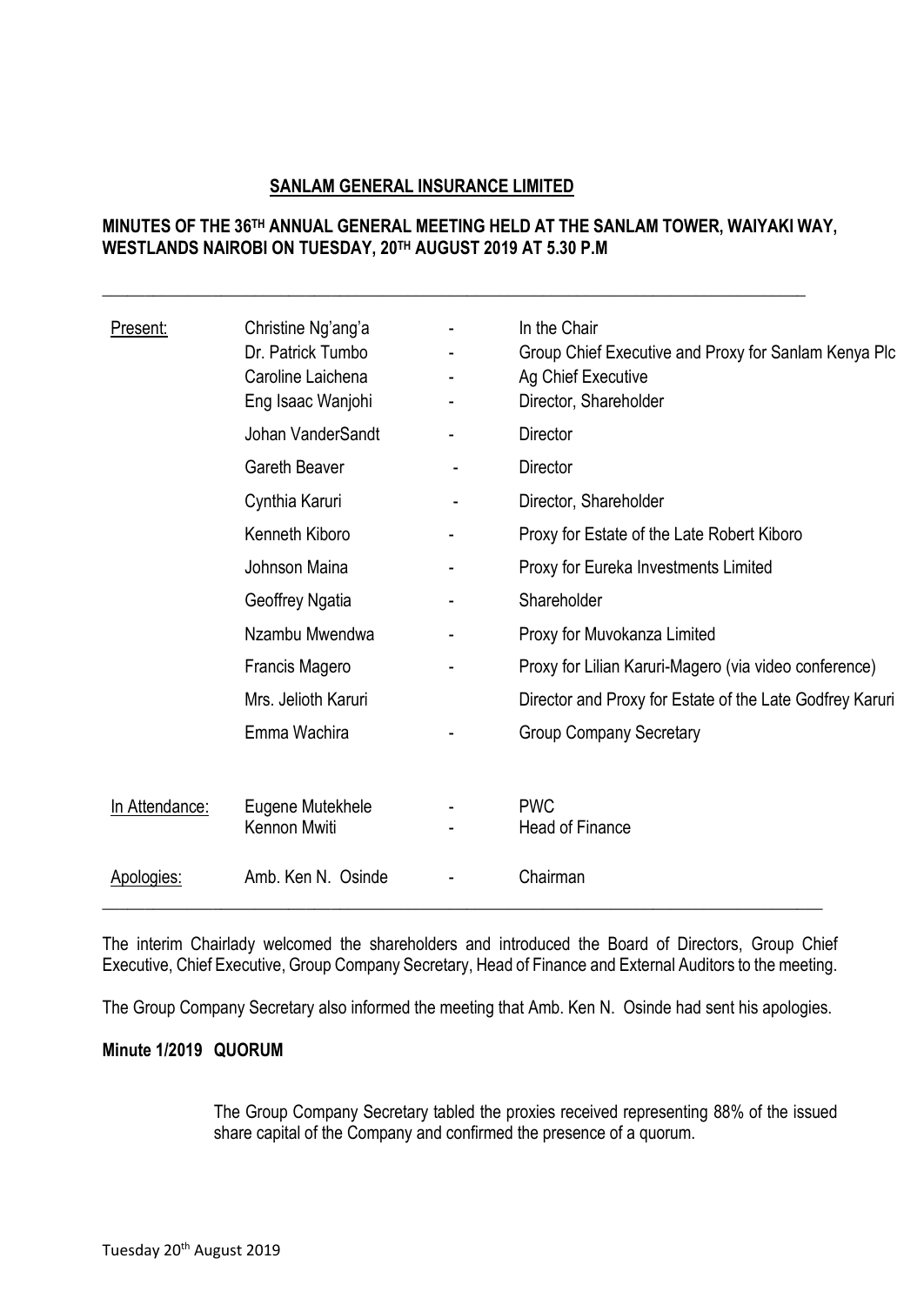### **Minute 2/2019 NOTICE CONVENING THE MEETING**

The Notice convening the meeting, which had been circulated to the Shareholders, was taken as read.

### **Minute 3/2019 MINUTES OF THE 35 th ANNUAL GENERAL MEETING AND EGM**

The minutes of the 35<sup>th</sup> Annual General Meeting held on 1<sup>st</sup> August 2018 and Extraordinary General Meeting held on 7<sup>th</sup> December 2018 having been circulated to all shareholders, it was proposed by Mr. Gareth Beaver seconded by Mr. Francis Magero and RESOLVED that they be and are hereby confirmed as a correct record.

### **Minute 4/2019 AUDITED BALANCE SHEET AND FINANCIAL STATEMENTS**

The Financial Statements for the year ended 31 December 2018 together with the Directors' and Independent Auditor's Reports thereon were tabled and presented to the shareholders for adoption. The report of the Independent Auditor was read by the representative of the External Auditors, Mr. Eugene Mutekhele of PricewaterhouseCoopers, who confirmed that the audited financial statements reflected the true position of the Company.

Several shareholders asked various questions in relation to the Financial Statements and it was noted that there has been no significant improvement in terms of income from the insurance operations.

Deliberations were held over the overall performance of the company in which the management addressed all the questions. The detailed questions and answers are annexed to these minutes.

After discussion, it was proposed by Ms. Cynthia Karuri and seconded by Mr. Johnson Maina it was RESOLVED to adopt the Balance Sheet and financial statements for the year ended 31 December 2018, together with the Directors and Independent Auditor's reports thereon.

#### **Minute 5/2019 DIVIDEND**

In consideration of the discussion with the shareholders on the capitalization, it was proposed by Mr. Johannes J. Cornelius, seconded by Eng. Isaac Wanjohi and unanimously RESOLVED that the Directors did not recommend payment of a dividend for the financial year ended 31 December 2018.